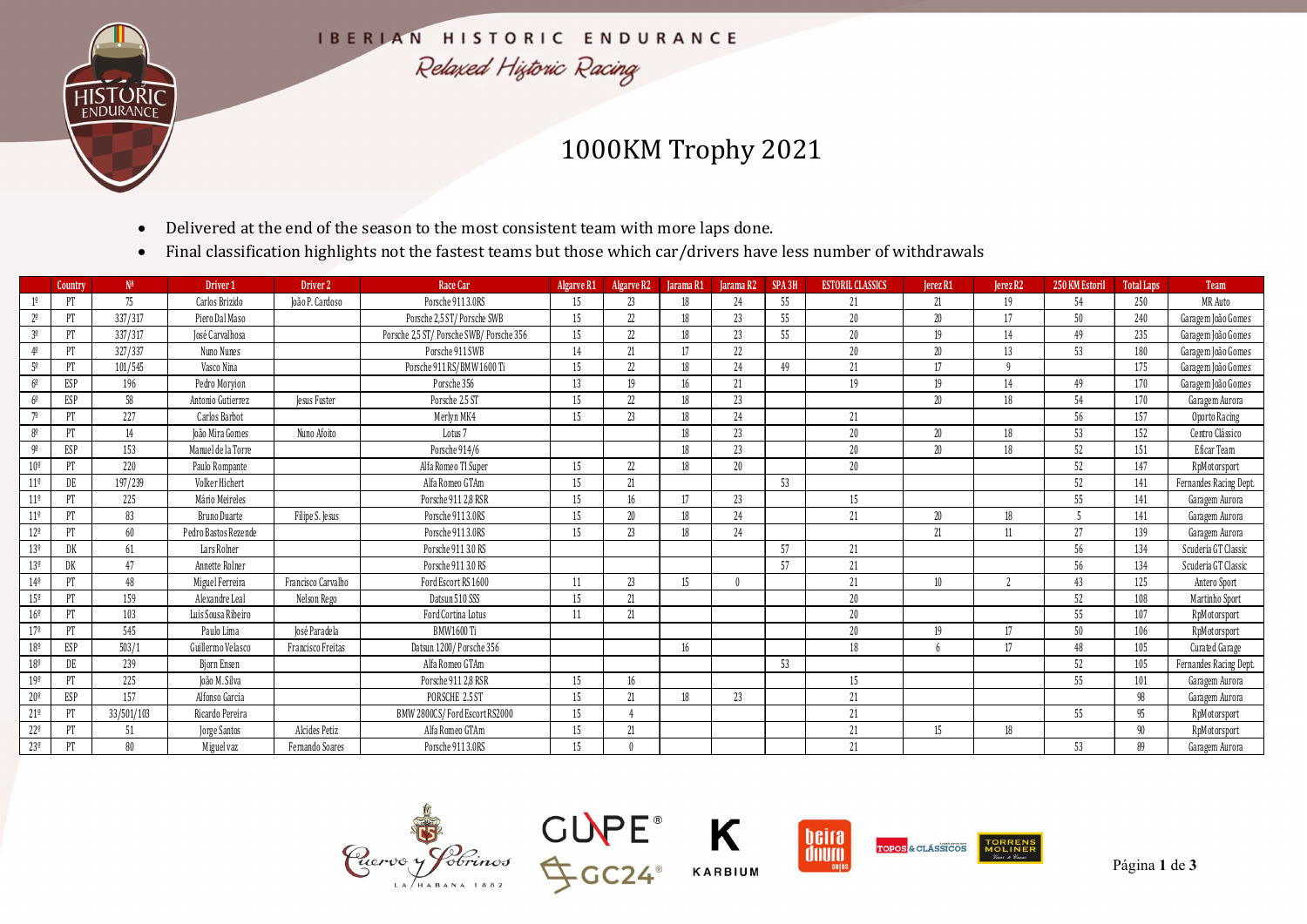|                        |                     |                                     |                    |                                        |          |                                                        |     | IBERIAN HISTORIC ENDURANCE<br>Relaxed Historic Racing |    |                         |          |                  |        |                   |                                              |  |  |  |  |
|------------------------|---------------------|-------------------------------------|--------------------|----------------------------------------|----------|--------------------------------------------------------|-----|-------------------------------------------------------|----|-------------------------|----------|------------------|--------|-------------------|----------------------------------------------|--|--|--|--|
|                        |                     |                                     |                    |                                        |          |                                                        |     |                                                       |    |                         |          |                  |        |                   |                                              |  |  |  |  |
| Country                | $N^{\underline{a}}$ | Driver 1                            | Driver 2           | Race Car                               |          | Algarve R1 Algarve R2   Jarama R1   Jarama R2   SPA 3H |     |                                                       |    | <b>ESTORIL CLASSICS</b> | Jerez R1 | Jerez R2         |        | <b>Total Laps</b> | Team                                         |  |  |  |  |
| PT                     | 49                  | Joaquim Soares                      |                    | Lotus Elan                             |          | 22                                                     |     |                                                       |    | 21                      | 20       | 17               |        | 89                | RpMotorsport                                 |  |  |  |  |
| ESP                    | 176                 | Eduardo Davila                      |                    | Porsche 911 3.0RS                      |          |                                                        | 18  | 24                                                    |    | 21                      | 21       |                  |        | 88                | Eduardo Davila                               |  |  |  |  |
| PT                     | 337                 | Guilherme Dal Maso                  |                    | Porsche 2,5 ST                         |          |                                                        |     |                                                       |    |                         | 20       | 17               | 50     | 87                | Garagem João Gomes                           |  |  |  |  |
| PT                     | 216                 | Jorge Guimarães                     |                    | Volvo 121                              | 14       | 20<br>-8                                               | 17  | 23                                                    |    | 11                      |          |                  |        | 85                | Jorge Guimarães                              |  |  |  |  |
| PT<br>DE               | 90<br>197/168       | Miguel Lobo<br>Christian Oldendorff |                    | Cobra Daytona Coupé<br>Alfa Romeo GTAm | 15<br>15 | 21                                                     |     |                                                       | 21 | 21                      |          |                  | 56     | 79<br>78          | Garagem João Gomes<br>Fernandes Racing Dept. |  |  |  |  |
| DK                     | 47/245              | Michael Holden                      |                    | Porsche 911 3.0 RS/Porsche 904/6       |          |                                                        |     |                                                       | 57 | $20\,$                  |          |                  |        | 77                | Fernandes Racing Dept.                       |  |  |  |  |
| PT                     | 227                 | Diogo Matos                         |                    | Merlyn MK4                             |          |                                                        |     |                                                       |    | 21                      |          |                  | 56     | 77                | Oporto Racing                                |  |  |  |  |
| ESP                    | 157                 | Ildefonso Garcia                    |                    | PORSCHE 2.5 ST                         | 15       | 21                                                     | 18  | 23                                                    |    |                         |          |                  |        | 77                | Garagem Aurora                               |  |  |  |  |
| US                     | 79                  | Mark Martin                         | Michael Gans       | Lotus Cortina                          |          |                                                        |     |                                                       |    |                         | 21       |                  | 53     | 77                |                                              |  |  |  |  |
| $\mathbb{C}\mathbb{H}$ | 165                 | Maximilien Huber                    |                    | Ford Mustang                           | 13       | 21                                                     |     |                                                       |    |                         | 20       | 17               |        | 71                | <b>Burgol Racing Team</b>                    |  |  |  |  |
| ESP                    | 109/545             | Antonio Castro                      |                    | Ford Anglia/BMW 1600 Ti/Porsche 2.5ST  |          |                                                        | 14  |                                                       | 49 |                         |          |                  |        | 68                | Eficar Team                                  |  |  |  |  |
| PT                     | 8                   | Carlos Beltran                      | Pablo Tarrero      | Porsche 911 SWB/Porsche 356 Pre-A      |          |                                                        | 16  | 21                                                    |    |                         | 17       | 14               |        | 68                | Nou Onze Team                                |  |  |  |  |
| ESP                    | 65                  | Rafael Alcala                       | Eduardo Sanchez    | Alpine A110                            |          |                                                        |     |                                                       |    |                         |          | 15 <sup>15</sup> | 51     | 66                |                                              |  |  |  |  |
| PT                     | 104                 | Luis Gama Rocha                     | Diogo Gama Rocha   | Ford Cortina Lotus                     | 15       | 21                                                     | 17  | $12 \,$                                               |    |                         |          |                  |        | 65                | Monteiros Competições                        |  |  |  |  |
| PT                     | 221                 | Alberto Velez Grilo                 | Tomas Velez grilo  | BMW 1800 Tisa                          |          |                                                        |     |                                                       |    |                         |          |                  | 41     | 64                | Best Lap                                     |  |  |  |  |
| PT                     | 167                 | João Neves                          |                    | Datsun 1200                            | 14       | 19                                                     | 7   |                                                       |    | 19                      |          |                  |        | 59                | Antero                                       |  |  |  |  |
| PT                     | 105                 | Filipe Nogueira                     |                    | Ford Escort MK1                        | 15       | 16                                                     |     |                                                       |    | 21                      |          |                  | 6      | 58                | Best Lap                                     |  |  |  |  |
| UK                     | 55                  | Paul Daniels                        |                    | Porsche 9113.0 RS                      |          |                                                        |     |                                                       |    |                         |          | 18               | 39     | 58                |                                              |  |  |  |  |
| ESP                    | 155                 | Alfredo Martinez                    | Jesus Fuster       | Porsche 911 3.0 RS                     | 15       | 22                                                     | - 9 | 11                                                    |    |                         |          |                  |        | 57                | Garagem Aurora                               |  |  |  |  |
| DK                     | 61                  | Andreas Rolner                      |                    | Porsche 911 3.0 RS                     |          |                                                        |     |                                                       | 57 |                         |          |                  |        | 57                | Scuderia GT Classic                          |  |  |  |  |
| $N_{\rm L}$            | 503                 | Armand Adriaans                     | Ad Verkuijlen      | Shelby Cobra                           |          |                                                        |     |                                                       | 56 |                         |          |                  |        | 56                | RpMotorsport                                 |  |  |  |  |
| PT<br>PT               | 211<br>75           | Manuel Melo<br>Carlos Matos         | Manuel Oliveira    | Alfa Romeo GTA<br>Porsche 911 3.0RS    |          |                                                        |     |                                                       | 55 | $20\,$                  |          |                  | $35\,$ | 55                | RpMotorsport<br>MR Auto                      |  |  |  |  |
| $\mathbb I$ T          | $\overline{3}$      | Matteo Denti/Fillipo Denti          | Paolo Marzatico    | Porsche Carrera 3.0 RS                 |          |                                                        |     |                                                       | 55 |                         |          |                  |        | 55<br>55          |                                              |  |  |  |  |
| BE                     | 766                 | Regis devis/ Mathias Devis          | Marc Devis         | Shelby GT350                           |          |                                                        |     |                                                       | 47 |                         |          |                  |        | 47                |                                              |  |  |  |  |
| FR                     | 12                  | Francois Guerin                     |                    | Porsche 356                            | 13       | 11                                                     |     |                                                       |    | 19                      |          |                  |        | 43                | José Leite                                   |  |  |  |  |
|                        | 170                 | Paulo Sousa                         | Francisco Pinto    | Saab Sonett III                        | 15       | 21                                                     |     |                                                       |    | 6                       |          |                  |        | 42                | Auto Leixonense                              |  |  |  |  |
| PT                     | 19                  | Jordi Puig                          | Fernando Navarrete | Ford GT40                              |          |                                                        | 18  | 24                                                    |    |                         |          |                  |        |                   |                                              |  |  |  |  |